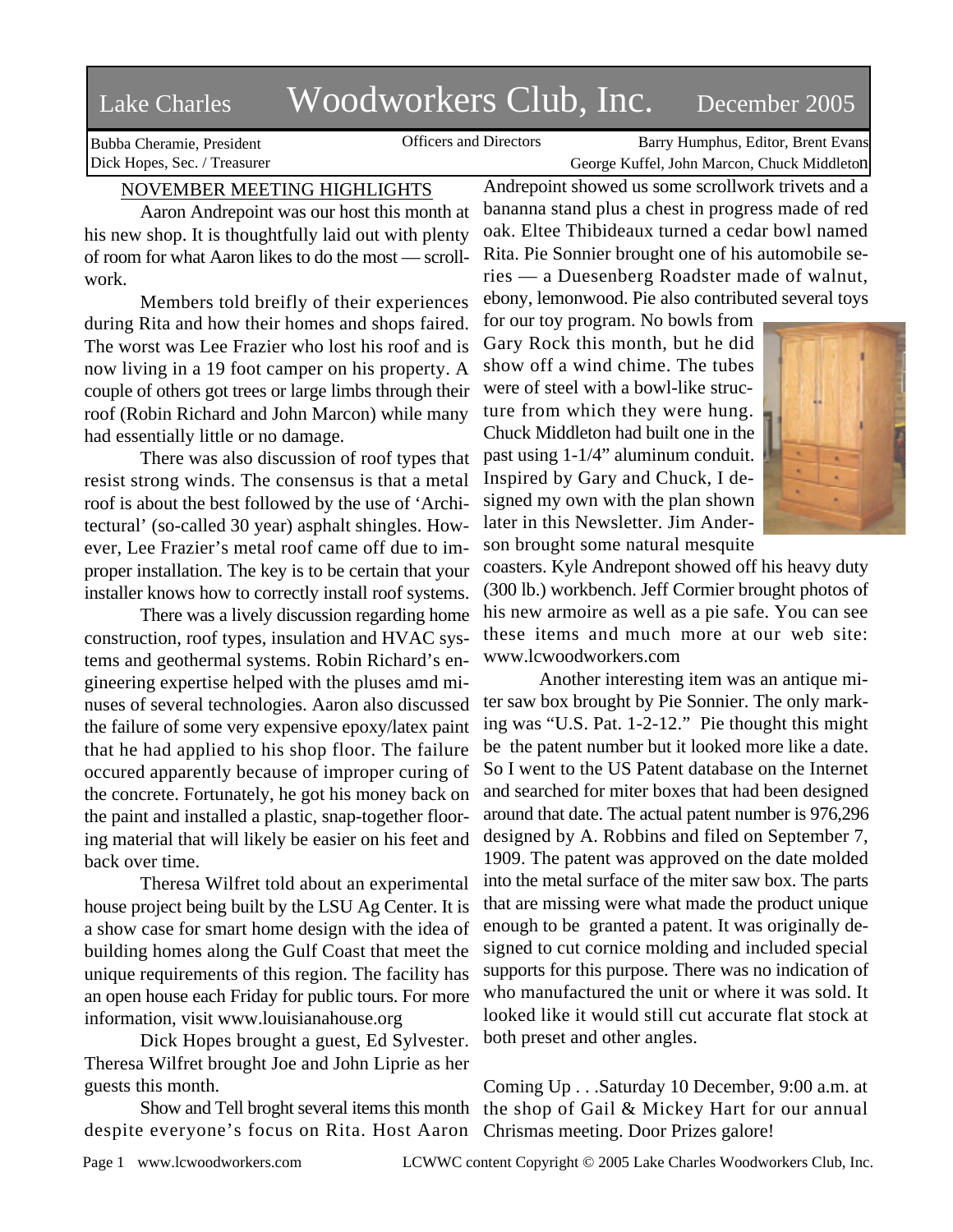## SOUND OF THE WIND

Seeing the wind chime built by Gary Rock last month and inspired by Chuck Middleton's ideas on building one of these wonderful items, I decided to design and construct my own wind chimes. The idea is to produce low cost Holiday presents for family and freinds.

The way Gary determined the length of the bells was simple: he measured the length of an existing wind chime and used these measurements. If you have an existing chimes that sounds good to you (or can make an accurate measure of someone else's), that is the easiest way to produce the lengths of tube bells you need and what I recommend. Measure from the top of the tube to the hole for the string, the distance from the support to the hole for the support string and the length of the tube. By doing a little conversion, you can get accurate suspension and tube lengths.

You can also calculate the appropriate lengths to produce very accurate tones. For example, go to http:// www1.iwvisp.com/cllsj/windchimes/length.htm. These may be too long a tube, too low a frequency and too complex for your application.

There exists frequcny tables for aluminum and steel tubes that you can use to determine the tube lengths for different frequencies. For example, go to http:// www1.iwvisp.com/cllsj/windchimes/conduit.htm where you will find the best lengths for the ideal octave, various tube diameters and materials. This is a lot easier than doing the math. But feel free to contact one of the resident math gurus if you want to understand the mathematics for the best frequencies. Just tell them that it is the Euler Equation for Beam Vibration in combination with the Timoshenko Theory (but don't tell them I told you so!).

Chuck suggested 1-1/4 aluminum conduit but I choose 3/4 inch. Half inch is also available. You also need to consider the suspension lengths to get this correct. This is the suspension from the disk or bowl. Everything is in inches on the web-based chart above the suspension length is from the suspension point to the holes that you drill in the tubes. What you will get from these lengths are variations of A C D E G and A (if you do a six chime set). This seems to be the most popular and what I did. To make a four note chime, just skip the C and the second A lengths.

Note that you can tune the bells to many different frequcies. For example, I found a tuning length set on the Internet for Westminster Abby chime sounds. Of course, you would need to sit there a long time to hear the exact Westminster sound progress from your wind chimes.

Once you have cut the tubes — a plumber's tube cutter, hack saw, reciprocating saw (metal blade) or a band saw (metal blade) will do — you need to drill through them so you can attach the string that holds them. If you you are looking for a nice set of tones without the trouble of tuning, use the measurments (converted as needed) you did for a commercial chime. Be sure to clamp the tube so the bit won't wander and use a punch to make a divot in the tube into which you drill. If possible, burnish the holes or insert a hollow rivet to prevent chaffing of the string.

The string you use doesn't really matter, but the best to use is thin dacron (50 lb. test—find it at your local tackle shop or in your tackle box). Nylon or monofiliment will work about as well and none of these will rot outdoors.

Gary Rock used an inverted bowl he turned to make the support for his chime, but a flat disk that you turn or cut out with a bandsaw, scrowl saw or router will work as well. The disk should be about 4-6 inches in diameter and about 1/4 to 1/2 inch thick. If you chose to use plywood, be sure to seal and paint so it won't come apart over time. I used bowls—ones that I would have tossed into the fireplace this winter.

You will need to construct both a flapper that catches the wind and a striker disk that bangs into the tubes you've made to produce the sound. The striker disk should be a little less than 1/2 the diameter of the top diameter. I've seen them as metal disks as well. For example, if the top disk is 6 inches, the striker disk should be about 3 to 2-7/8 inch. The flapper should be thin, flat and just about any shape that will catch the wind and about half width of the top disk. The striker disk should be about half to three-quarters the way down the tube set from their tops.

The flapper should hang about four to six inches below the bottom of the longest tube to get a good breeze.

Next, drill holes in the top disk. If you use a four tube bell set, the holes would be 90º from each other. A six tube unit would be 60º, etc. You also drill a hole in the center of the top disk and at the top of the striker disk for support.

As I used aluminum, I beveled the cuts on my disk sander and then used a polishing wheel with course material (black) on my bench grinder to make them really shine. This works with steel tubing as well.

Drill holes (3/16 inch is good) equidistant around the top disk (4, 6 or 8) through which the strings will fall and one that goes through the center of the top disk to attach to the striker disk and the flapper below. Attach the tubes with a string that goes through the tubes and up to a center point (a stainless key ring — Steins works well). You could also apply a little 'super' glue to each knot to be sure it stays in place. Have fun and make beautiful noise. *Barry Humphus.*

Turn in any toys you've made at the holiday party so Barry can take them to the Women's Shelter.

Page 2 Lake Charles Woodworkers Club, Inc.